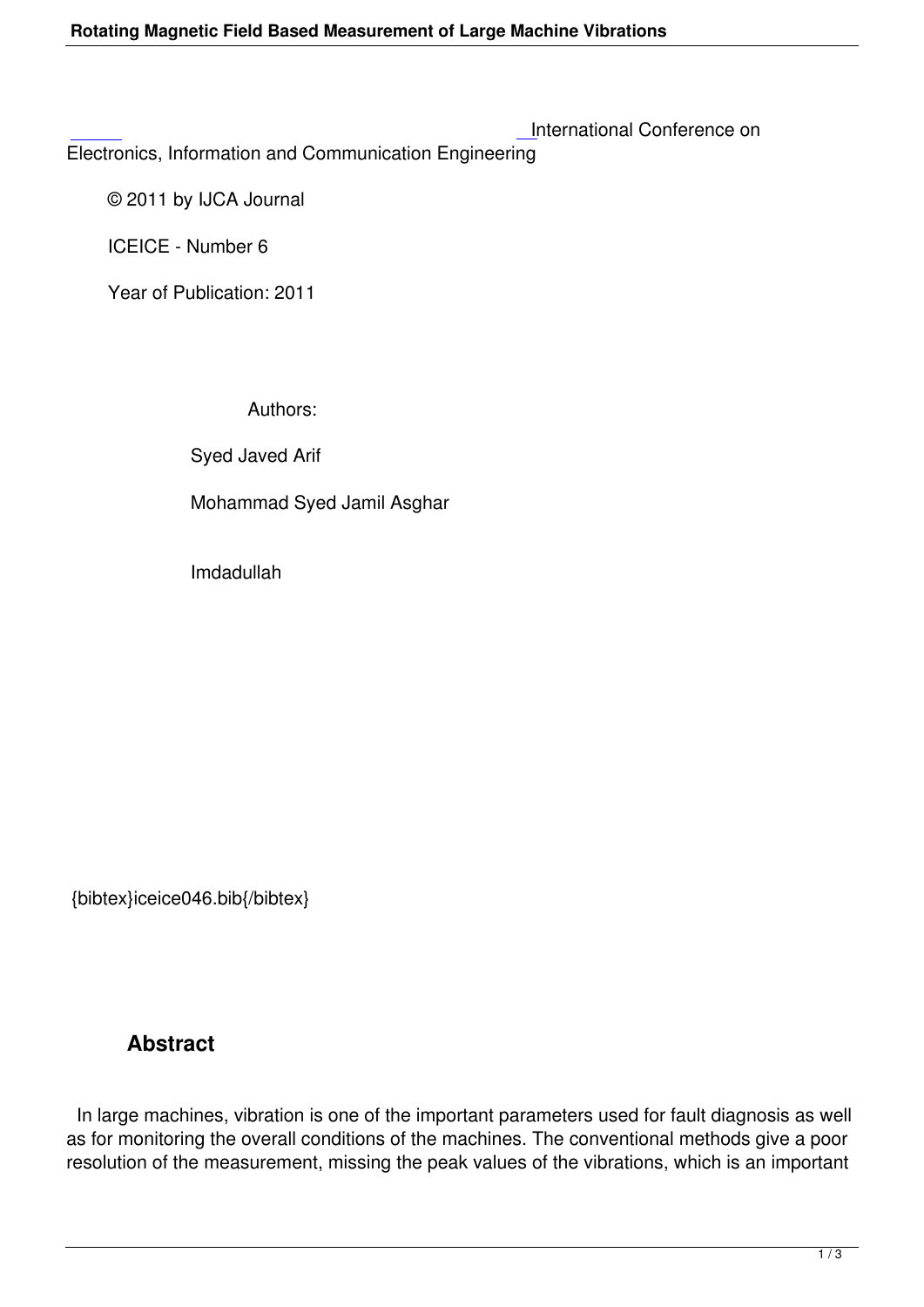consideration for reliable operation of the machines. In the proposed work, a synchro and a fast rotating magnetic field (RMF) is used to measure the velocity of machine vibrations with high resolution in the millisecond range. Thus it easily records the peaks of vibration and even duration of the peak is also established. The broad spectrum of pulses within one second range, gives a pattern of variation including all possible values of instantaneous velocity of the machine vibrations. The measurement scheme is successfully tested with a microprocessor based rocking vibration arrangement and the overall performance is recorded at dynamic conditions.

## **Reference**

 - M. Makowski, P. Pietrzak, B. Pokoslawski and A. Napieralski, "Measurement synchronization in the vibration diagnostic system of high power electric machines," in proc. 2010 MIXDES, 17th International Conf., Lods, Poland, pp. 566 – 569.

 - J. Dybala, "Use of task - oriented dynamic resampling in reduction of signal non-stationarity," Diagnostyka, vol. 48, pp. 25-30, 2008.

 - A. Petrovsky, A. Stankevich, M. Omieljanowicz, G. Rubin, "Digital order tracking analysis for rotating machinery monitoring. theory and implementation," Diagnostyka, vol .48, pp. 89-95, 2008

 - F. Oliveira, G. Peláez, M. P. Donsió, "A comparison of the vibration characteristics of a rotating machine with a linear and a keyed shaft," in proc. 2010 ICEM, XIX International Conf. Rome, pp. 1-3.

 - N. Tandon, "A comparison of some vibration parameters for the condition monitoring of rolling element bearings," Measurement, vol. 12, pp. 285–289, 1994.

 - R. Heng and M. Nor, "Statistical analysis of sound and vibration signals for monitoring rolling element bearing condition," Appl. Acoust., vol. 53, pp. 211–226, 1998.

 - R. Randall, J. Antoni, and S. Chobsaard, "The relationship between spectral correlation and envelope analysis in the diagnostics of bearing faults and other cyclostationary machine signals," Mech. Syst. Signal Process., vol. 15, pp. 945–962, 2001.

 - J. Stack, T. Habetler, and R. Harley, "Fault-signature modeling and detection of inner-race bearing faults," IEEE Trans. Ind. Appl, vol. 42, no. 1, pp. 61–68, Jan./Feb. 2006.

 - T. Kaewkongka, Y. Au, R. Rakowski, and B. Jones, "A comparative study of short time Fourier transform and continuous wavelet transform for bearing condition monitoring," Int. J. COMADEM, vol. 6, pp. 41–48, 2003.

 - I. Cade, P. Keogh, and M. Sahinkaya, "Fault identification in rotor/ magnetic bearing systems using discrete time wavelet coefficients," IEEE/ASME Trans. Mechatronics, vol. 10, no. 6, pp. 648–657, Dec. 2005.

 - W. Wang and A. Jianu, "A smart sensing unit for vibration measurement and monitoring," IEEE/ASME Trans. Mechatronics, vol. 15, no. 1, pp. 70-78, Feb. 2010.

## **Index Terms**

Computer Science **Information** 

**Technology**